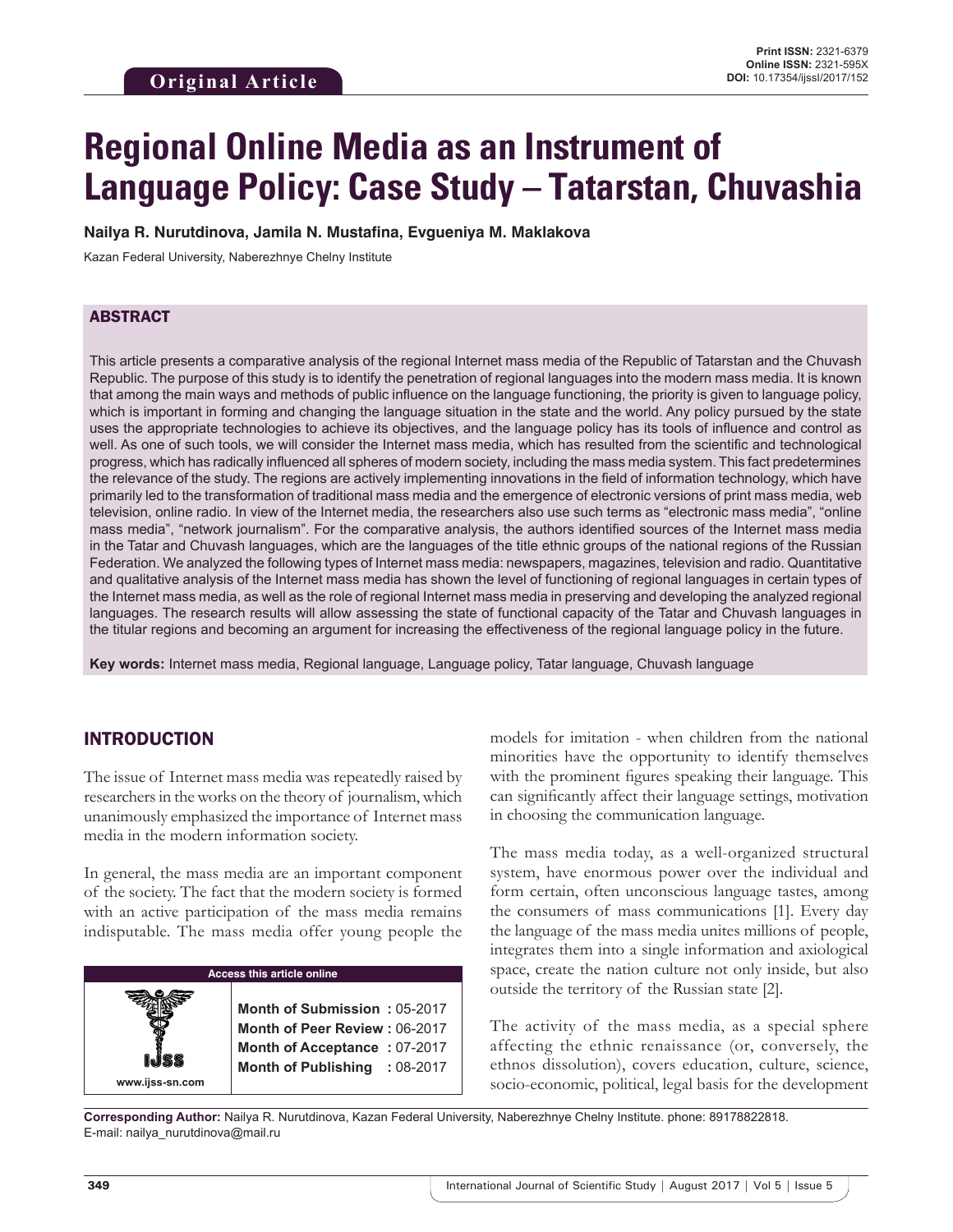(or degradation) of ethnic communities. In the really coming information age, the role of print and electronic mass media, which fulfill the function of a mechanism of influencing on the course of national development, is dynamically growing [3].

The development of information and communication technologies has led to the emergence of electronic mass media, which is happening mainly due to the use of the Internet computer network.

According to D. Crystal, one of the six postulates of the theory of language animation is that "a vanishing language will progress, if its speakers can use the electronic technology" [4].

Daniel Cunliff believes that the World Wide Web offers minority languages the opportunity to reach a wide audience at a relatively low cost compared to the traditional mass media. It can be argued that the presence of a minority language in this new mass medium will be just as important for the language survival, as is the presence in the traditional mass media [5].

Lukina defines the Internet mass media as a kind of resources on the Internet, performing the mass media functions in her book. The mass media on the Internet, as well as the traditional mass media - newspapers, television, radio broadcasting - produce information that is created with a certain periodicity by a journalistic collective and reflects the life of society. The Internet technologies empower the Internet mass media with the specific features such as: multimedia, interactivity, hypertext properties [6].

Defining the concept of the "Internet mass media" Vul V.A. emphasizes that the modern meaning of the term should include exactly the electronic form of print publication, or the mass media created directly on the Internet [7].

A.A. Grabelnikov considers the role of network journalism, its relevance in the information processes of the country, in the conditions of changing conjuncture in the free information market in his monograph. The author emphasizes that it is the network mass media that can adequately and timely inform a certain layer of the information-dependent people [8].

Unlike the traditional mass media, the Internet mass media do not require the presence of editorial staff, concentrated in one place and the development of content proposed does not involve the intensive centralized efforts of the society.

In addition to the information and value-regulating functions that are inherent in all mass media, Fomicheva distinguishes the communicative function of the mass media, emphasizes the special importance of the Internet mass media. There is a transition from one-sided to twosided communication model in the Internet mass media. In the Internet conditions, not only a journalist, but also an audience can participate in the production and exchange of information [9].

Despite the efforts of parents and teachers to speak and teach ethnic dialect in the family and at school, living languages become critically dependent on broadcasting for their continuation and survival. The broadcasting puts some status in its content; so the languages used on the air have legitimacy and are trustworthy in the minds of the audience. This prestigious factor is especially important for children and minorities, since they are the key to the future of minority [10].

# MATERIALS AND METHODS

The choice of Tatarstan and Chuvashia for the comparative analysis of functional state of the Internet mass media in the titular languages is determined by the quantitative and qualitative indicators. Two regions border each other and belong to the same federal district. The titular population is 53.2% and 67.7% both in Tatarstan and Chuvashia, respectively. In addition, there are about 3% of citizens representing the neighboring titular nationin each of the regions.

The websites and electronic versions of the Internet mass media of Tatarstan and Chuvashia, selected by the method of continuous sampling, served as the work material. In order to study the presence of the Tatar and Chuvash languages in the regional Internet mass media, determine their role in the development and popularization of regional languages, we selected quantitative indicators, rating and attendance of the sites as the criteria.

The review of the Internet mass media of Tatarstan and Chuvashia showed that all types of Internet mass media are represented to some extent in both regions: newspapers, magazines, radio and television. To carry out a direct analysis, we selected the sources of Internet mass media functioning in the regional language and in both regional and Russian languages. The quantitative parameters of the Internet mass media of each of the studied regions - rating and attendance - have been studied using the Internet portal LiveInternet.ru, which provides the statistical analysis of the sites [11].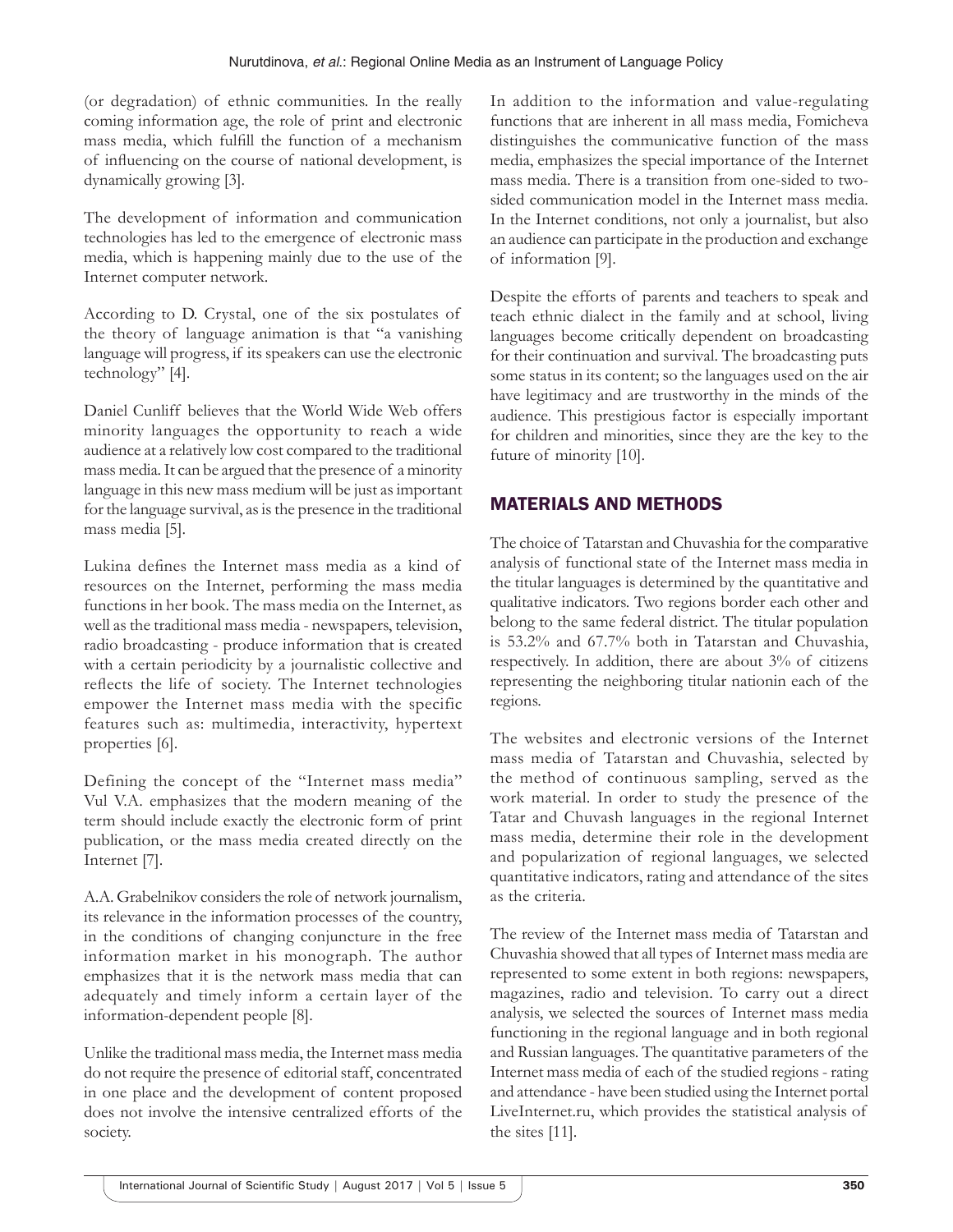We also made the content analysis of the Tatar and Chuvash Internet mass media, which allowed revealing the features of providing information to the users, in terms of those signs, whereof the Internet mass media are empowered: multimedia, interactivity, hypertext properties.

The comparative analysis method of the received quantitative and qualitative data allowed determining the effectiveness of functioning of the regional Internet mass media of the Republic of Tatarstan and the Chuvash Republic.

## RESULTS AND DISCUSSION

The study has showed that there are 137 electronic mass media in the Republic of Tatarstan. The analysis of the Tatarstan Internet mass media revealed that most of them (47) function only in the Tatar language, for example, Intertat, She $\Box$  ri Chally electronic newspapers, Meydan Internet magazine, Bolgar radiosy Internet radio, Meydan TV channel, etc. 17 of 32 Internet mass media of Chuvashia provide the information exclusively in Chuvash language (Krasnoe znamya, Put Pobedy, Rodnaya Volga, etc.). In Tatarstan 39 Internet mass media carry out activities in Tatar and Russian languages (Tatar-inform, Idel magazine, TNV TV channel, etc.), while in Chuvashia 11 resources are working in Chuvash and Russian languages (Nashe slovo, Chuvashskiy mir, Igrushka, etc.), thus implementing the law on bilingualism.

According to the received statistics of Liventernet. ru, the leading positions on the number of visitors are occupied by TNV TV channel and two electronic newspapers - Matbugat.ru and Intertat - that do not have print versions. The statistics of the Chuvash Internet mass media showed that the sites of GTRK-Chuvashiya TV channel, Tavanen (Krai rodnoy) and Ireklesamah (Svobodnoe slovo) electronic newspapers are the most visited (Table 1).

Regarding the sites of TV channels, it should be noted that the data are often changed, since they are presented taking into account that the sites have not only the Tatar or Chuvash version, but the Russian version as well.

According to the statistics of the Tatarstan Internet newspapers, it should be noted that the following positions in the general rating with a small quantitative difference are occupied by the sites of the city and regional Internet mass media of the Republic of Tatarstan: Hezmat (38<sup>th</sup> place), Saba tannary (40<sup>th</sup> place), Mayak (55<sup>th</sup> place), She∏ri Kazan (55<sup>th</sup> place), Nash Cheremshan (59<sup>th</sup> place), Tugan yak (60<sup>th</sup> place), Yakty yul (61<sup>st</sup> place), Elmet tannary  $(64<sup>th</sup>$  place), Vysokogorskiye vesti  $(66<sup>th</sup>$  place), Agryzskiye vesti (70<sup>th</sup> place), Kyibitskiye zori (72<sup>nd</sup> place) newspapers. As for the Chuvash Internet newspapers, the Internet portal LiveInternet.ru does not provide their rating indicators. In addition, the readers can find online versions of Chuvash newspapers exclusively on the official portal of the Chuvash Republic [12].

Tatarstan Internet mass media also offer online versions of children and youth magazines: Sabantuy (616 visitors per month), Kumesh kygygyrau (168 visitors per month), Salavat kupere (101 visitors per month), Tatarstan yashlere. While the magazine Tete (Ihrushka) is the only representative of the Internet mass media for children in the Chuvash Republic.

8 radio stations give residents of the Republic of Tatarstan the opportunity to listen to the radio on-line while broadcasting mainly in the Tatar language (Bolgar radiosy, Tatar radiosy, Radio Tatarstana, Tertip, Kurai, Kunel radiosy, Archa radiosy). There is 1 radio station with the Chuvash language of broadcasting in the Chuvash Republic (Table 2).

According to the Internet portal LiveInternet.ru, the most popular resources of Internet TV in Tatarstan are TNV, Maydan, Aksu, the latter of which does not have a traditional form of broadcasting. Also, Tatar TV broadcasting is carried out by other sources of Tatar Internet television, including the municipal and district television resources - TMTV, Chally-TV, Teleche Inform, Almetyevsk TV, GTRK Tatarstan, Archa kheberlere, etc. The Chuvash Internet TV is represented by three websites: Kanash TV, GTRK-Chuvashia and National Television and Radio Company of Chuvashia.

## **CONCLUSIONS**

In comparison, it is obvious that according to the number of visitors, the Tatar Internet mass media Matbugat.

| Table 1: The rating of the main Tatar and Chuvash online media |                           |              |              |                      |                           |                                   |  |  |  |
|----------------------------------------------------------------|---------------------------|--------------|--------------|----------------------|---------------------------|-----------------------------------|--|--|--|
|                                                                | The Republic of Tatarstan |              |              | The Chuvash Republic |                           |                                   |  |  |  |
| Internet media                                                 | <b>NTV</b>                | Matbugat.ru  | Intertat.ru  | GTRK-Chuvashiya      | Tavan En (Rodnaya zemlya) | Irekle Samah<br>(Svobodnoe slovo) |  |  |  |
| Place in the general ranking<br>Number of visitors (per month) | 32<br>30.886              | 33<br>30.576 | 51<br>17.670 | 18<br>15.149         | 64<br>1.539               | 138<br>368                        |  |  |  |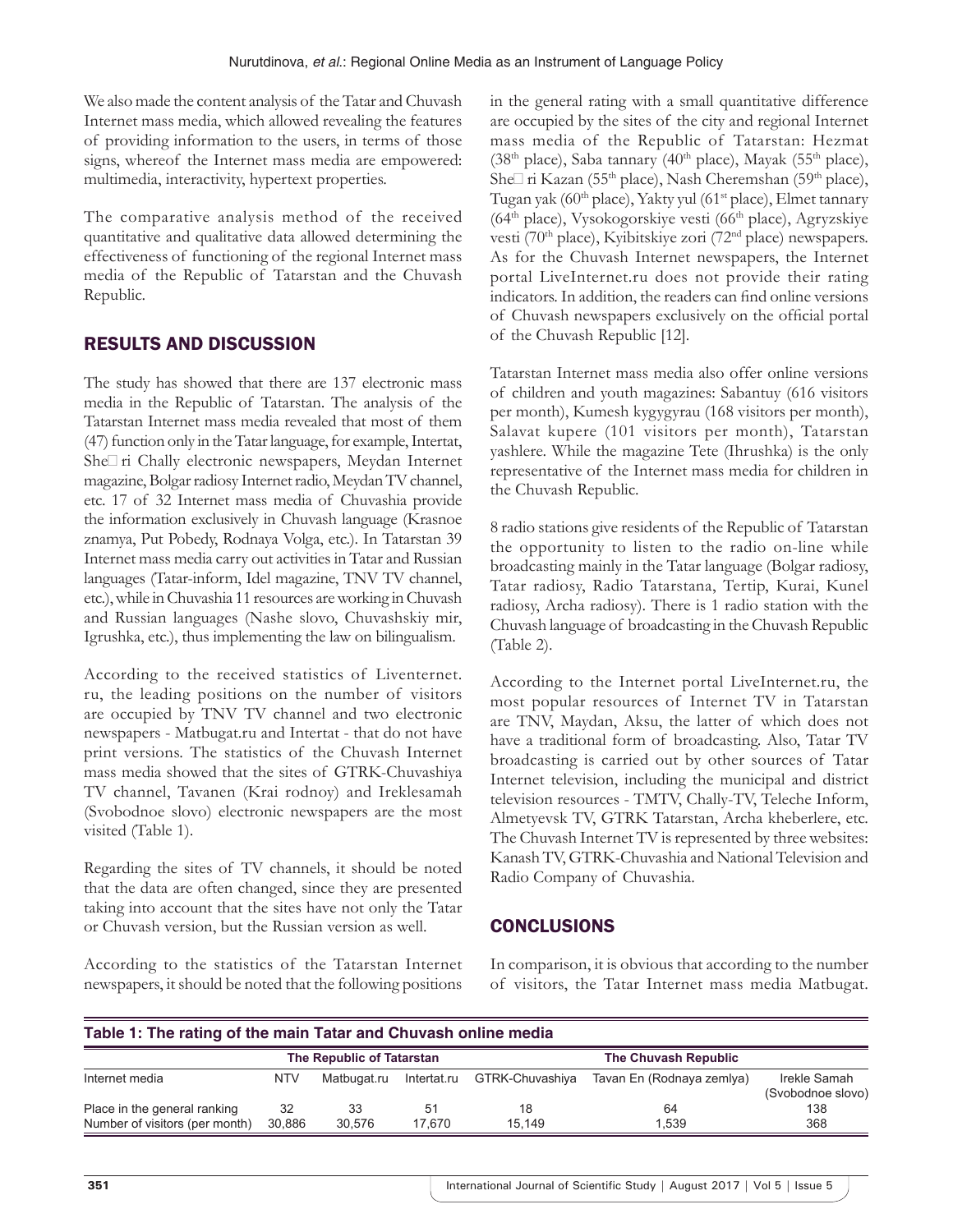| Table 2: Online-radio of the Republic of Tatarstan |
|----------------------------------------------------|
| and the Chuvash Republic                           |

| <b>The Republic of Tatarstan</b> |                          |                                          | <b>The Chuvash Republic</b> |                             |  |
|----------------------------------|--------------------------|------------------------------------------|-----------------------------|-----------------------------|--|
| Online-radio                     |                          | Language of Online-radio<br>broadcasting |                             | Language of<br>broadcasting |  |
| 1.                               | <b>Bolgar</b><br>radiosy | Tatar                                    | National<br>Chuvash radio   | Chuvash/Russian             |  |
| 2.                               | Tatar radiosy            | Tatar                                    |                             |                             |  |
| 3.                               | Radio<br>Tatarstana      | Tatar/Russian                            |                             |                             |  |
| 4.                               | Tertip                   | Tatar                                    |                             |                             |  |
| 5.                               | Kurai                    | Tatar                                    |                             |                             |  |
| 6.                               | Kunel radiosy            | Tatar                                    |                             |                             |  |
| 7.                               | <b>Nokrat</b>            | Tatar                                    |                             |                             |  |
| 8.                               | Archa radiosy            | Tatar                                    |                             |                             |  |

ru and Intertat.ru are more popular among users than Chuvash online resources. This phenomenon should be linked, firstly, with such an aspect as the website structure. There are thematic headings that facilitate the search for material and the ability to receive information from those areas that the users prefer on the sites Matbugat. ru and Intertat.ru. The second aspect is interactivity. Both Matbugat.ru and Intertat.ru offer their readers to exchange opinions and comment on events highlighted on the pages of sites. Thirdly, the design aspect is also very important, that is, the publication of a textual material is accompanied by a large number of visual materials, graphs, tables, photos and even video materials. Also, the availability of an advertising space, links to other Tatar-language sites, quick access to archives allow expanding the boundaries of users' work with the Tatar Internet newspapers.

Talking about the effectiveness of urban and regional Internet newspapers, it should be noted that most of district residents are the Tatar-speaking population, so it is preferable for them to receive information in the Tatar language about their district or city, neighboring districts and cities, and about the republic as well. The situation of the municipal and district electronic newspapers of Tatarstan is quite optimistic, which indicates the favorable opportunities of residents to read the district and city news in the Tatar language, without the financial costs of subscribing and waiting for new releases.

The editorial offices of the regional and municipal newspapers of Chuvashia also have their own electronic versions, but if the Tatarstan Internet mass media have their own separate websites, then the Internet versions of the Chuvash newspapers can be found by the readers only on the official portal of the Chuvash Republic. This fact is a certain limitation and the reason for the underdevelopment and low popularity of online mass media among the Chuvash readers.

Talking about the Internet mass media as an instrument of language policy, it is important to cover as many layers of the population of different ages as possible. The bulk of users is the younger generation. The youth and children magazines published in the Republic of Tatarstan prevail here.

A special attention should be paid to the Internet radio. Recently there has been a slow pace or even a decline in the broadcasting development. Almost all the services previously provided by the radio are provided by the Internet today. Consequently, the Internet radio is being developed. The situation with Tatar-speaking online broadcasting in Tatarstan should be considered more favorable in comparison with the Republic of Chuvashia, where only one Internet radio resource is provided, which broadcasts in the Chuvash and Russian languages.

The results of activity analysis of the Internet TV in Tatarstan and Chuvashia show that almost every city and district center has its own television in Tatarstan, however, not all of them have the Internet versions. An important difference of Chuvash Internet TV from some Tatarstan ones is the lack of possibility of online broadcasting. The online broadcasting makes it easy for the users to access certain TV channels, some of which require connection of a paid cable television.

# SUMMARY

Thus, the review and analysis of the Internet mass media of Tatarstan and Chuvashia determined that the Tatar online resources play the most complete role in preserving, developing and promoting the regional language. The quantitative characteristics, attendance and rating of websites show a relatively wide development of all components of the Internet mass media sphere of Tatarstan, in comparison with the Republic of Chuvashia. The republican, municipal and district national Internet mass media of Tatarstan are more effective in ensuring the sustainable dissemination of qualitative and socially and culturally useful information, taking into account the language needs of the population, thereby fulfilling the role of an important tool of language policy. These results indicate a difference in the level of effectiveness of the language policy implementation of two regions. Thus, the Republic of Chuvashia, possessing even more favorable quantitative characteristics of the region (the share of the titular population is more than 67%) to enhance the functional potential of the Chuvash language through the media is able to borrow the technologies and approaches used in the Republic of Tatarstan. To date, the Republic of Tatarstan represents one of the best practices for